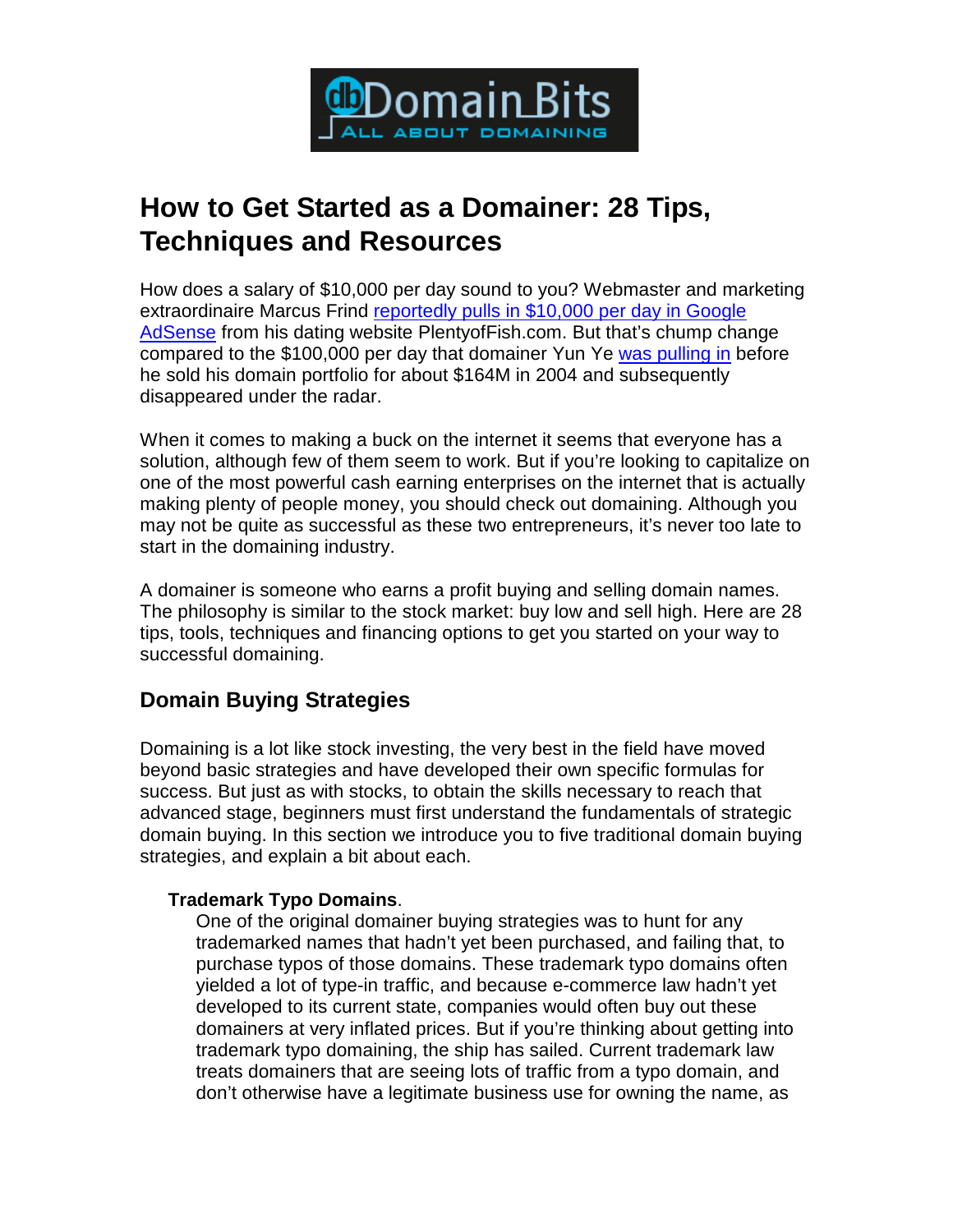

illegal trademark diluters. As such, trademark typo domainers typically have to turn over the domain to the trademark holder with little or no compensation. Simply stated, avoid the trademark typo strategy altogether.

#### **Keyword Typo Domains**.

While the trademark typo domain loophole has closed, a very legitimate and ethical domaining technique is pursuing keyword typo domains. Keyword typo domains (e.g., Mortgeges.com) can bring in a good deal of type-in traffic and are often significantly undervalued. While normally these aren't the type of domains that someone would want to build a highvalue company around (though typo domain Voyuer.com went for \$112,000 in 2005), smaller individual webmasters are always in the market for targeted type-in traffic, so these sites are often in high demand among small-time domain purchasers.

#### **Automated Volume Buying**.

The next strategy, automated volume buying, is simply that; using an application to automatically search for available domains that meet your pre-set criteria, and purchasing the domains that result from the search. Automated volume buying requires, first and foremost, an excellent application to accept your search criteria and conduct the searches. While there are a number of domain research tools available for purchase, many top domainers use a customized version. No matter which volume buying tool you're using, however, they all work in roughly the same way by allowing you to search WHOIS servers and filter results by keywords, Overture price ranges, search engine results, etc. So, for example, you could filter your potential domains by those that have a minimum of 1000 keyword searches per month and which yielded more than a top bid of \$1.00 on Overture. While it is certainly true that now that more people are using automated volume buying tools the easiest bargains are usually taken, domainers can still find a good haul of cheap .com's as long as they stay ahead of the curve by getting creative with their filter criteria.

#### **Trendwatching**.

If you're looking for a domaining strategy that is longer-term but that can be highly lucrative, you might consider trendwatching. Trendwatching is simply the practice of anticipating popular domains before they become popular. The keys to successful trendwatching are good sources and creativity. One of the biggest mistakes novice domainers make, is attempting to trendwatch a very diverse group of industries, rather than focusing on a few and becoming an expert in those areas. The best way to start trendwatching is to pick two or three niches that you feel comfortable with and which are reasonably lucrative, then add eight to ten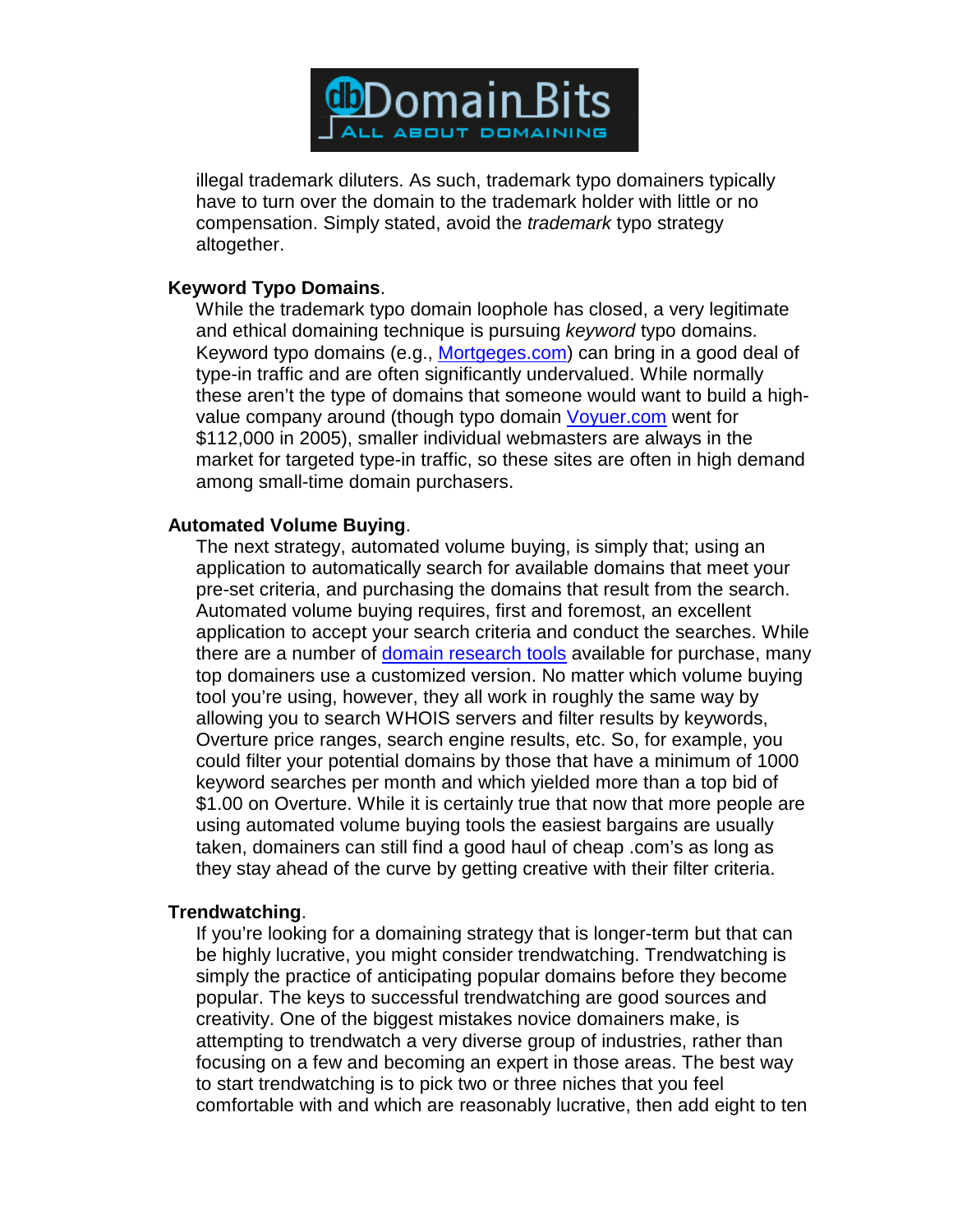

blogs within that niche to your RSS feed. Bloglines, Newsgator, and Google Reader are all free web-based feed readers, just in case you are unfamiliar with RSS. If you're in a competitive niche, time is of the essence, so regularly check your feed for information on rising stars, new technologies, burgeoning trends or hot products, and once you hear of the trend, pounce on it immediately by buying up some relevant domains. In addition to RSS feeds, Google Trends can also help keep you on top of developing trends by showing relative query volume for one to five keywords or phrases. One thing to keep in mind when trendwatching, is that not every predicted trend will pan out, so anticipate plenty of total losses for every big hit. As a consequence, it is important to keep your domain holdings diversified, so that you aren't too heavily invested in a single trend, and thus you can afford to wait out the staggering returns when one of your trend predictions proves true.

#### **Brute Force**.

Automated Domain Research Tools (DRT's) allow you to sift through millions of available domains to find the few thousand that you might be interested in buying. But getting from those thousand to identifying the few specific domains you want to purchase can often be accomplished only through brute force. By "brute force" we refer to the most common domaining technique, which involves the use of a compilation of different manual research tools to identify the most lucrative domains. Each tool listed in this category simply helps to facilitate the process of manually going through and examining each potential domain on an individual basis (thus the "brute force" moniker). While it is impractical to cover every sort of tool that would fall into the "brute force" category, we have compiled a few of the most common tools to get you started.

- **AjaxWhois** is a convenient web2.0 domain search engine that executes multiple Top-Level Domain (TLD) queries on a root domain name. This can be a time-saver if you already have a specific root domain name in mind to purchase.
- **dnScoop** provides a variety of information about a domain, including whois, traffic, domain history and popularity, appraisal, pagerank check, inbound links and more.
- **DigitalPoint** is a set of webmaster tools geared more for websites and SEO's, but which also provides some helpful tools such as a keyword recommendation tool which can help you come up with new domain ideas and word combinations.
- **DomainState tools** is a suite of browser-based domaining tools and links to trademark databases.
- **Domain Tools** has a suite of useful tools for domainers, including domain history, reverse IP (to see what other websites are hosted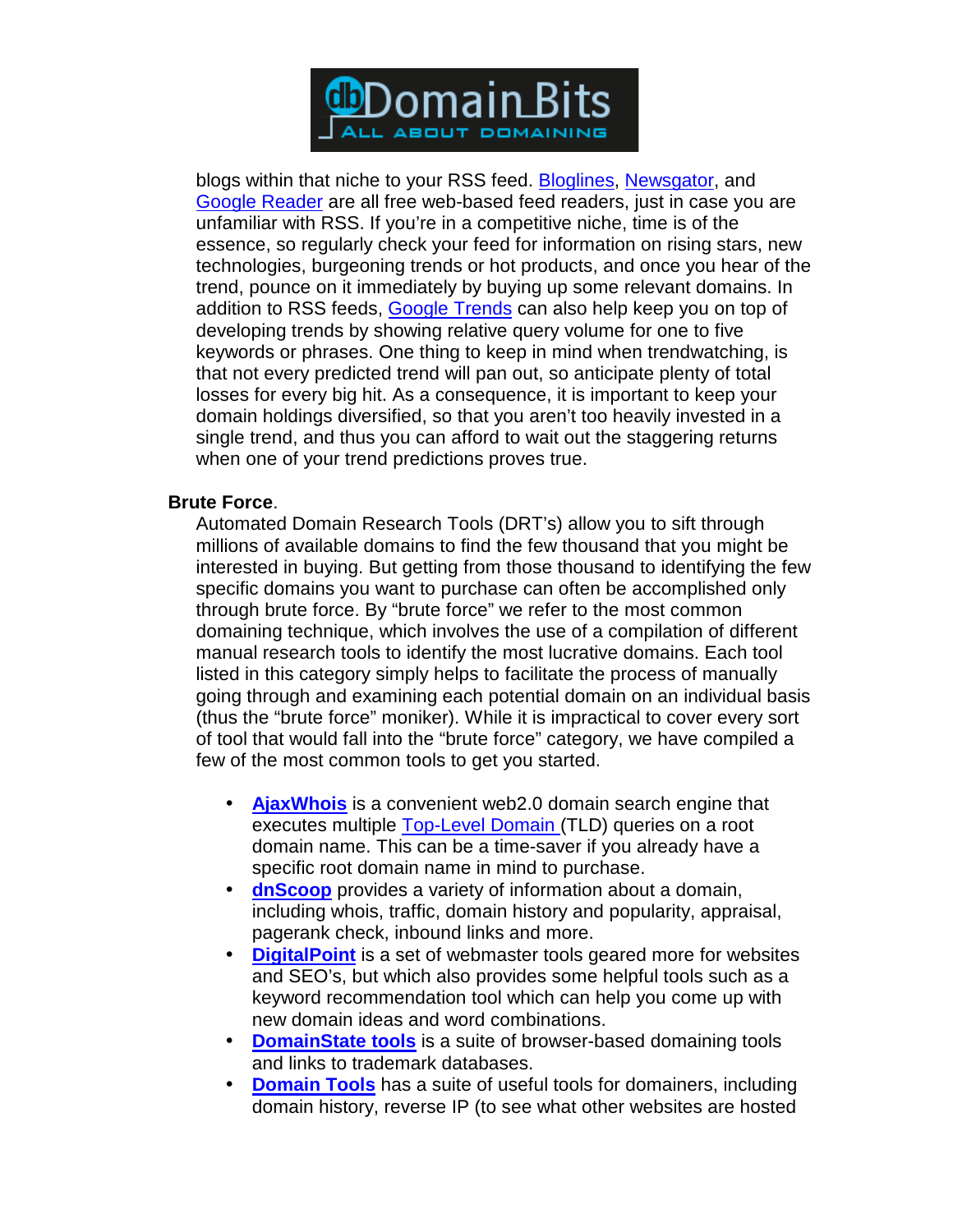

on an IP), DNS tools (whois, traceroute, etc.), domain monitor, and more.

- **PagerankPredict** is a very simple tool that gives you a predicted Google pagerank for a domain. This tool is handy if you plan to build out a domain with content. It is also free, but the site limits you to 5 queries per hour.
- **SearchStatus** is a robust SEO, SEM and domaining tool that works as a plugin for the Firefox browser. It will enable you to quickly get an overview of a potential purchase as well as a look and what backlinks are powering your competitors' sites.

# **The Marchex Model**.

Back in early 2005, Marchex Inc. paid a whopping \$164 million for 100,000 high-quality hand selected domains, planning in the short term to leverage the domains' type-in traffic for revenue, and in the long-term to selectively sell their appreciating portfolio. Individual domainers can follow a similar strategy, by targeting domains in the \$1,000 to \$5,000 range that are of higher quality and thus have a higher long-term upside potential. By targeting a dozen or so sites in this higher price range, Marchex Model domainers can eliminate most casual domainer competition and though they face higher risks, there is the possibility of much higher returns. It should go without saying, that having access to cheap capital is a must, as well as having a good understanding of domain appraisals. Unlike brick and mortar real estate, the domain name resale market is still not fully competitive, meaning that domains are often wildly under-priced, but can also be wildly overpriced. As a result, simply following market valuation for a domain without having a firm grip on your own appraisal metrics, is a certain way to fail when Marchex domaining.

# **Financing Your Domaining**

No matter what buying strategy you decide to follow, the first step to getting into domaining is acquiring enough capital to play in the market. Put simply, the more capital you have, the easier it is to build your domaining portfolio. So in this section we cover some simple strategies for coming up with the right types of capital you need to get your domaining off the ground.

# **Spend only cheap capital**.

What's the point of making a profit domaining only to pay it right back out again with high credit card interest rates? It is difficult to consistently make a return of more than 20-50% on your domain flipping, but you will need that return just to break even if you are funding your operations on credit card debt. So to minimize the risk of paying out all or most of your gains in credit card fees, make sure that early on you are only purchasing domains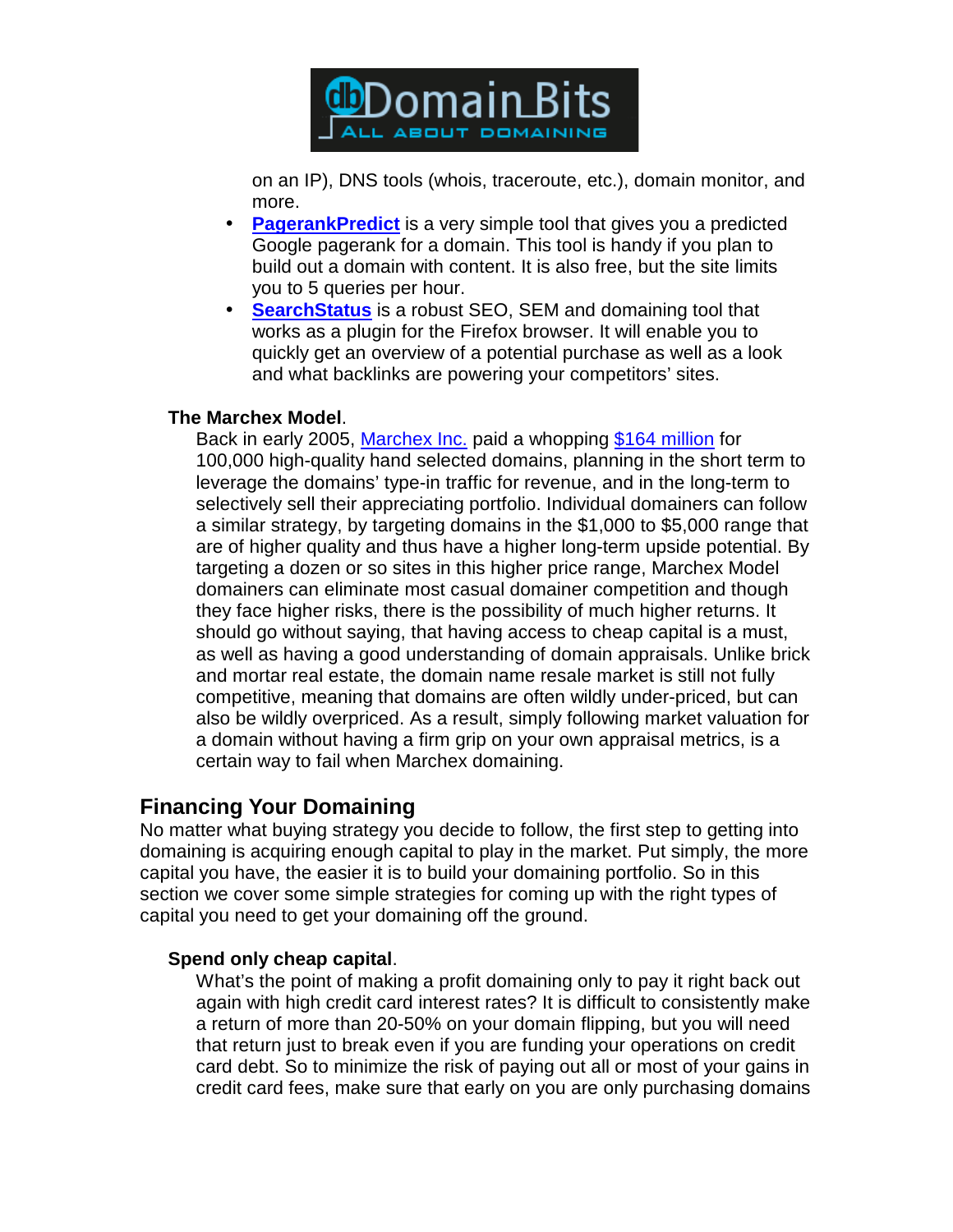

with only the money you have, and not what your credit limit says you are worth. If you do buy domains on credit, make sure that you are paying off the cards before they start accumulating interest and fees; otherwise you'll start to see your domaining profits shrink as your break even point becomes that 20-50% interest rate.

#### **Partnership**.

Nobody likes to share their profits. But teaming up with a few partners who bring capital to the partnership will allow you to diversify your holdings and overall lower your risks and increase your net earnings. Just remember, however, that if the partnership dissolves, you may be forced to pony up cash to buy out your partners, or sell domains for less than you were hoping for. So if you and your partners have different ideas about how to profit from domaining, it may be a good idea to instead opt for a joint venture in which everyone's obligations are spelled out ahead of time.

#### **Credit card balance transfer arbitrage**.

If you've opened up your mail lately, you've probably noticed that 0% APR credit card offers have now replaced AOL Free Trial CDs as the most abundant piece of mail in the world. Well, some card issuers have taken the free credit offer one step further by offering you something called a transfer check, which is simply a 3-18 month interest free loan. They make the offer to entice you to use their credit card, but if want to live dangerously, this can also be an easy way to come up with some quick cash. This advanced financing method, known as balance transfer arbitrage, will allow you to use that "free" money before the offer period expires, then pay it back. This is a very risky technique, however, because if you run into emergencies or other financial problems and cannot pay back the free loan before the regular high interest kicks in, then you are sunk. But in a situation where you come across the once in a lifetime deal, engaging in 'balance transfer arbitrage' may be worth the risk.

#### **Bootstrap and reinvest**.

Bootstrapping isn't so much a single fundraising technique, as it is a 'do it yourself' mindset of leveraging what you earn back into growing your business. Entrepreneurs engaged in bootstrapping take very little of the company profits out of their business early on, and instead use those funds in lieu of a formal bank loan or venture capital. If you are anxious to quickly expand your domaining portfolio and can afford to live without the immediate profits, consider leaving all or most of your profits in the business to leverage new purchases. Bootstrapping is the poor entrepreneur's way to compete against larger competitors, because by reinvesting their gross profits back into the business, bootstrappers gain a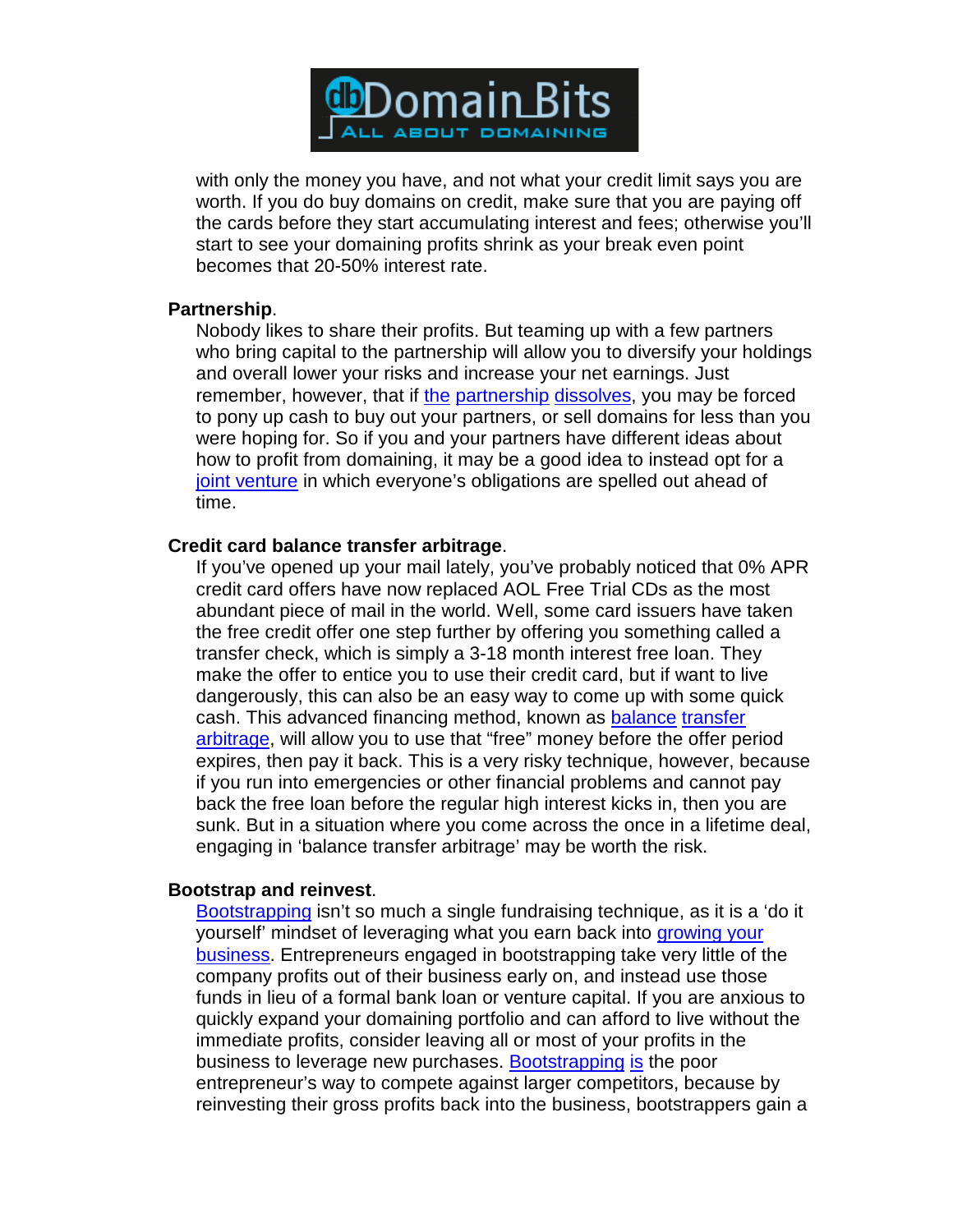

return which is functionally equivalent to compound interest.

# **Important Practices**

Now that you have decided on a strategy for identifying domains to purchase as well as secured the financing to make those purchases, it is time to turn to the actual practice of holding and maintaining your domains. In this section we cover some basic ground rules and insider tips to keep in mind as you purchase and manage your domains.

# **Organize and auto-renew**.

If you're holding domains for longer than a year, it's a very good idea to have them all set to auto-renew. Make sure all of your contact info is correct and updated, and if necessary, change registrars. Whatever source of funds (credit card, PayPal) you use to pay for auto-renew should always have enough in extra funds so that in case you miss the notices, you're still able to avoid auto-cancellations, which usually cost more to get back than a new registration.

# **Don't fall in love with a domain name**.

Plain and simple, your goal in domaining is to make a consistent profit. One of the biggest mistakes new domainers make is holding on to a domain just because they like the name, or personally feel its worth more than the market will bear. If a domain doesn't sell and you can't monetize it to at least cover its costs, the domain is just dead weight. A name may sound unique or potentially popular, but you have to face the possibility that it may not have a market value beyond what you paid for it. Ridiculous domain names (the very sort new domainers tend to get attached to) can be lucrative, but the buzz may not last long enough for you to hold out for more money after a decent bid comes in. So when you are dealing with a gimmicky domain name and you get your chance to make a quick profit, take it.

# **Name that domain**.

Whether creating new domains or acquiring existing ones, the current trend (which doesn't show signs of changing) is to stay away from those domains that have digits and/or hyphens, as both naming schematics devalue a domain. The only exceptions are specific 3- and 4-digit domain names, most of which are all taken.

# **Taste this**.

After you register a domain, many registrars offer a few day grace period during which you can rethink your purchase and still get a full refund.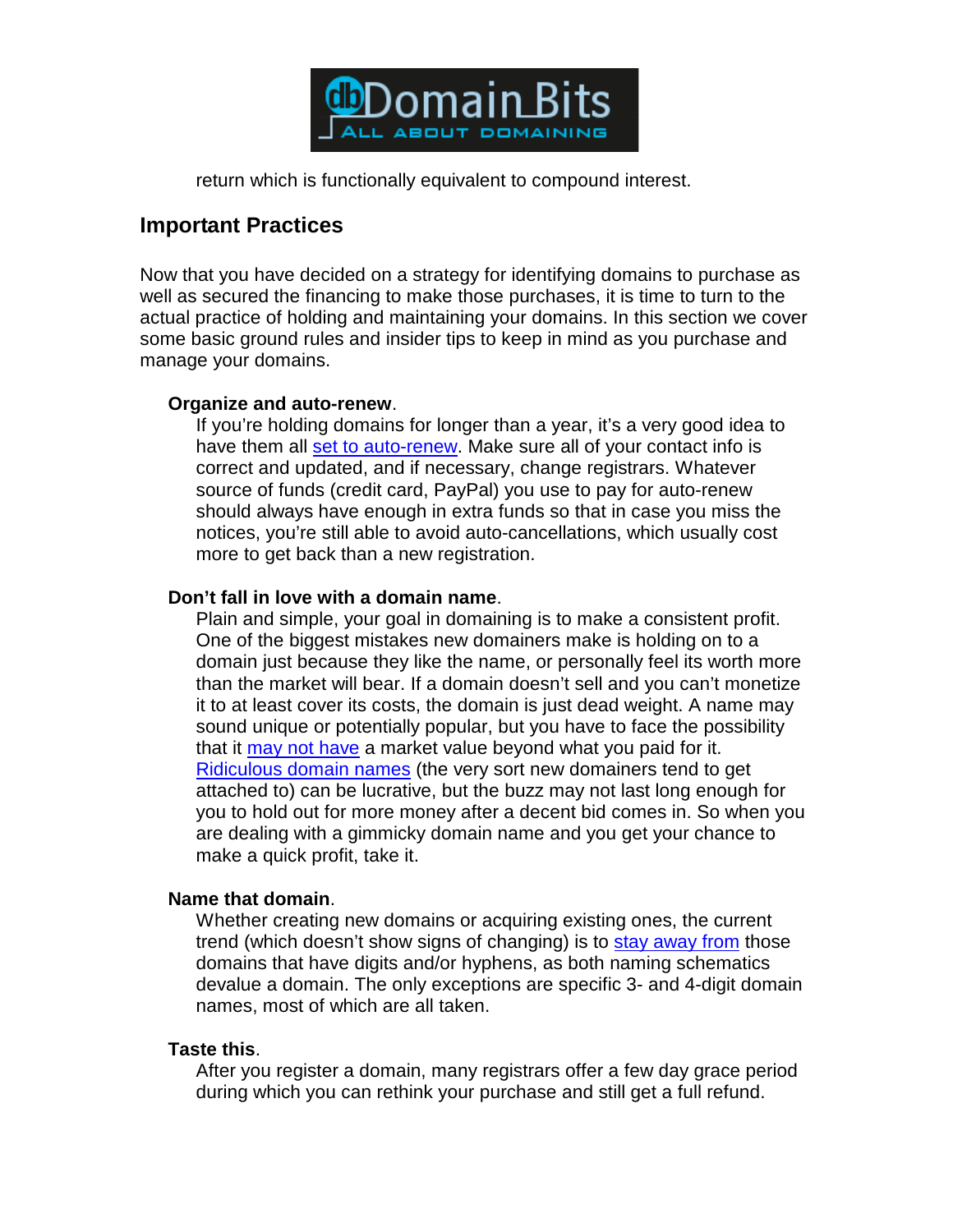

Domain tasting, is the ethically questionable, but legal, act of utilizing this loophole by parking a domain, testing the amount of type-in traffic, then cancelling it before the grace period expires. Most registrars are starting to recognize these loopholes and are quickly cracking down on this unscrupulous practice, but with those registrars that haven't yet barred the practice, this can be a very good way of minimizing the risk of a purchase.

#### **Create traffic**.

If you own domains that aren't receiving a lot of type-in traffic, you may want to try to increase their value by getting them indexed into the search engines so that the eventual purchaser will find it easier to get the site to rank for relevant search engine results. The easiest way to do that is to place a link with relevant anchor text to the domain on one of your own related websites. In addition to getting the domain indexed, this is also a way to advertise the domain to interested buyers. Linking to your domain is generally allowable by most parking sites, but you may want to check with yours just to make sure.

#### **Forums**.

Everyone loves to use forums to exchange information and to connect with people who have similar interests, and as a result many new domainers buy up "forum" domains. But if you'll notice, very few people are getting rich managing forums, and even fewer are making money holding on to forum domains. Popular forums can generate tons of traffic, but domains with "forum" in the name are worthless without the actual site. Unless you can find a buyer capable of turning it into a site, or can build the site yourself, stay away from "forum" domain names.

# **Be prepared, legally**.

If you decide to domain full-time, talk to an accountant about at what point in the yearly tax cycle is financially most advantageous for you to form your domaining enterprise into a legal entity. Forming a legal entity can be a headache, but by not doing so, you may be missing out on business deductions you might otherwise be able to take. So, just in case, keep all your relevant receipts, even if you're just starting out, to prove to the IRS how much you invested.Potentially more important than financial concerns, however, are the legal ones. Deciding to form a limited liability entity (Inc. or LLC) will limit your personal financial risk if legal problems ever arise. Though the legal differences between LLC's and corporations can be subtle, they are not insignificant, (e.g. differing tax treatment) so you should do your research before forming an entity.

#### **Watch for pinchers, swipers, and thieves**.

Sex.com was stolen from its owner using a fake transfer form, eventually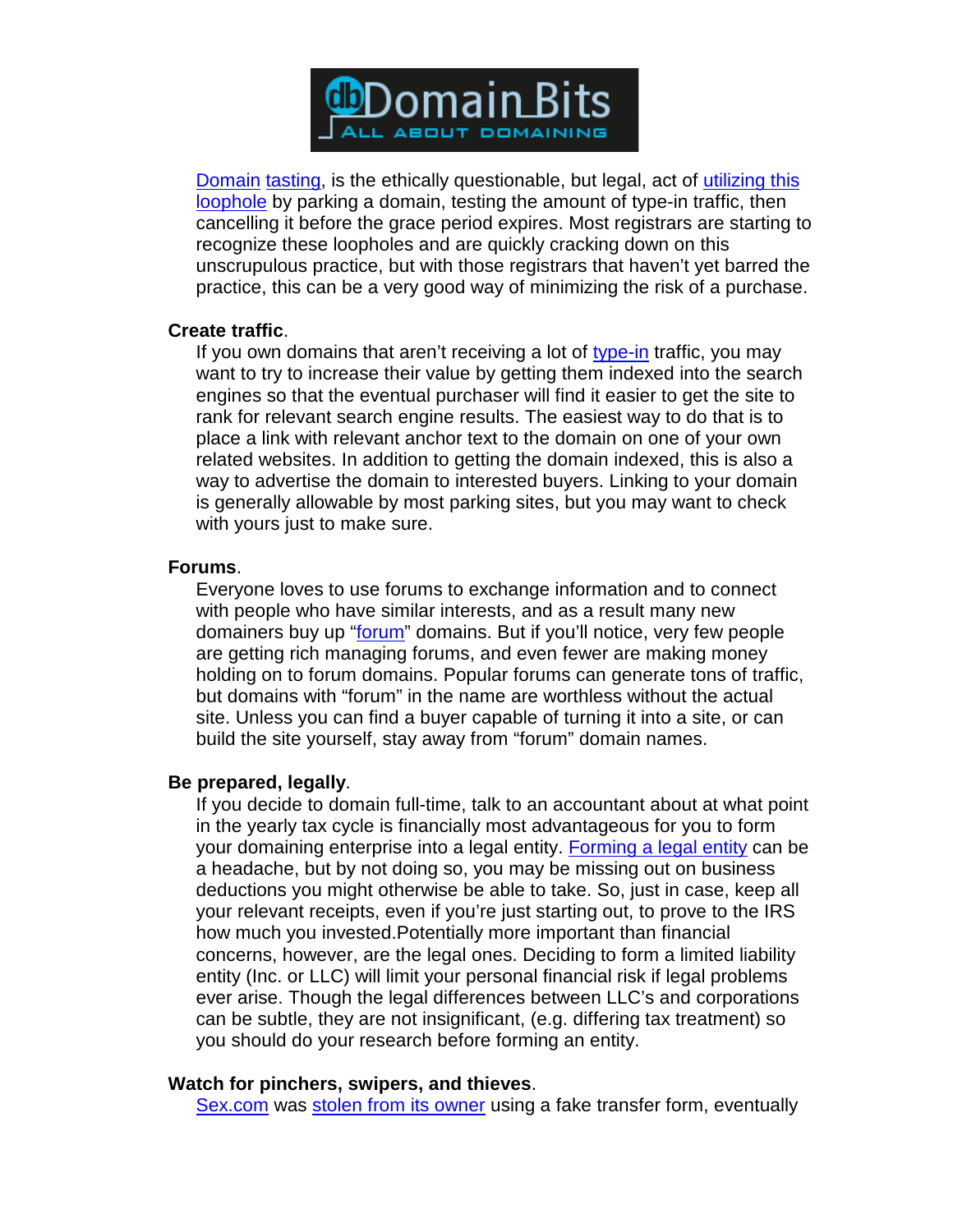

costing the owner millions. Slammers, spammers, swipers, and claim jumpers will try various tricks to get a domain away from you, including fake renewal email messages or snail mail letters (e.g., Domain Registry of America scam letters). If you fall for one of these sneaky transfer forms, you may end up paying extra for a domain or accidentally "permitting" the transfer of your domains to someone else.In addition to having your existing domains hijacked through subversive transfers, there are an increasing number of reports of people having their domain ideas pinched before they can register the domain themselves. It appears that a number of domain research tools are culling the data from users' searches, and using that data to instantly purchase the searched domains before the searcher himself can do so. So, for example, if you are using a tool to research available domains and come across a real gem, the owner of the tool you are using may swoop in and buy up the domain, thus taking advantage of your ingenuity while depriving you of a great domain. Because of this possibility, it is important that if you come across a previously unregistered gem domain, spend the few bucks right then to buy it up rather than take the chance on losing it by waiting a few minutes.Beyond pinches and swipers, you also need to keep an eye on your registrar. There are a number of reports of domain registrars being intentionally slow or unresponsive in the days leading up to a domain's expiration so as to ensure that the domain expires and reverts back to the registrar. If you have a dispute, check with WIPO for mediation, but the best policy is just to protect yourself in the first place by having at least a full-month's buffer when transferring registrars.

# **Techniques for Monetizing**

For almost every domainer, the big money is in the actual flip, not the domain maintenance. So just as with real estate, one of the biggest keys to domaining success is to limit your overhead during the holding period when you are waiting for your buyer. In this section, we cover some common and not-so-common techniques for monetizing your domain to cover your overhead expenses.

# **Duke of URL: type-in traffic**.

Google may control most of the western world's web traffic, but they don't yet control everything. In fact, a good keyword based domain can receive loads of type in traffic. With a well converting PPC landing page, this type in traffic can bring in from \$100 to \$1000 per day for a top-notch domain. Not a bad way to bide your time waiting for that perfect buyer to come along! So, when you're searching for domains, keep in mind that type-in traffic is entirely defensible, meaning it doesn't rely on a search engine or any other third party to send traffic your way, and that with enough of it,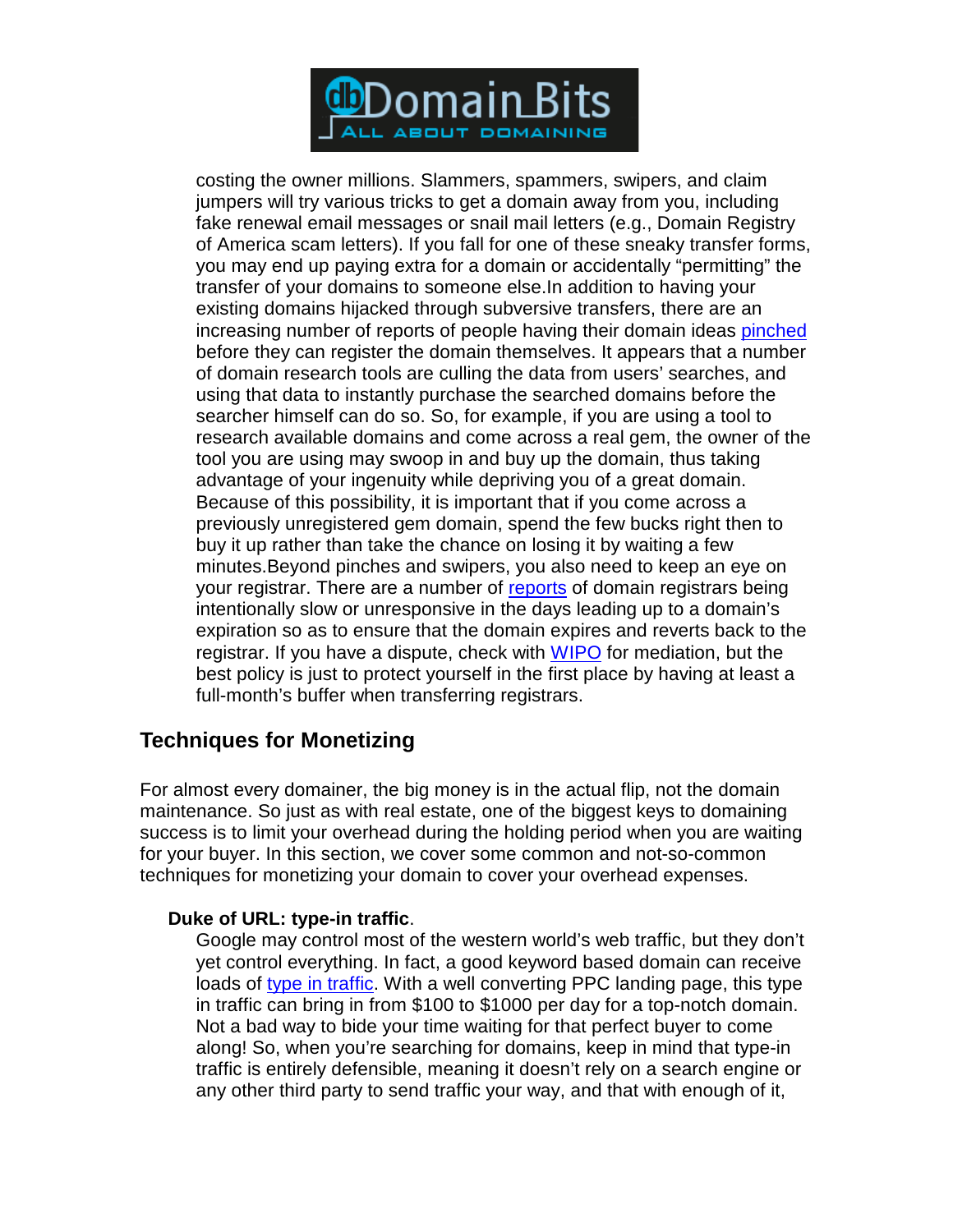

you can entirely cover your overhead expenses.

### **Optimize your parked domains**.

Some registrars allow you to add content and advertising directly to your parked domain's page at no extra cost. If that is the case in your situation, you should definitely take advantage of this opportunity by optimizing your landing page. Try various configurations and combinations of affiliate ads and PPC ads to see what yields the highest return. Often simply changing the color of your landing page is enough to double your click-through rate. So, don't sell yourself short by using a default ad configuration, or worse, not placing any advertising at all.

# **The (traffic) collector**.

If you already have your own well-converting highly monetized website within the same niche as your domain, instead of optimizing your landing pages, it may be more profitable for you to simply redirect your parked domains to that website. The key consideration when making this decision is simple, can I make more money by optimizing or redirecting? By electing the more immediately profitable option, you ensure that the maximum amount of your domaining overhead costs are offset, which may ultimately enable you to hold out for the right buyer longer than you might otherwise be willing to.

# **Park and go**.

While running your own PPC or adsense is the more lucrative solution, some domainers who are short on time or technical expertise choose to simply park domains at a service like Sedo. These sites allow you to optimize your parked page template, and they run PPC (Pay Per Click) ads such as AdSense for you, in exchange for taking a cut of any PPC revenues your domain earns. While this is a fine solution for those that are flipping sites on a very short timeline, for those domainers planning to hold the site for any significant length of time, the technical knowhow required to optimize on your own is very small relative to the earnings you may be giving up by sharing with a site like Sedo.

# **Community spirit**.

Converting expired domains with traffic into web 2.0 community sites is one of the most popular new trends in domaining. The theory goes, that by starting your own community, regular focused traffic will visit your website in great numbers which you will be able to leverage to offset maintenance costs. Unfortunately, the hype surrounding web 2.0 typically overshadows the reality, which is that most community sites eventually fail, so trying something like this will require a lot of time, effort, money and luck. For those of you working on a tight budget, good ole' fashioned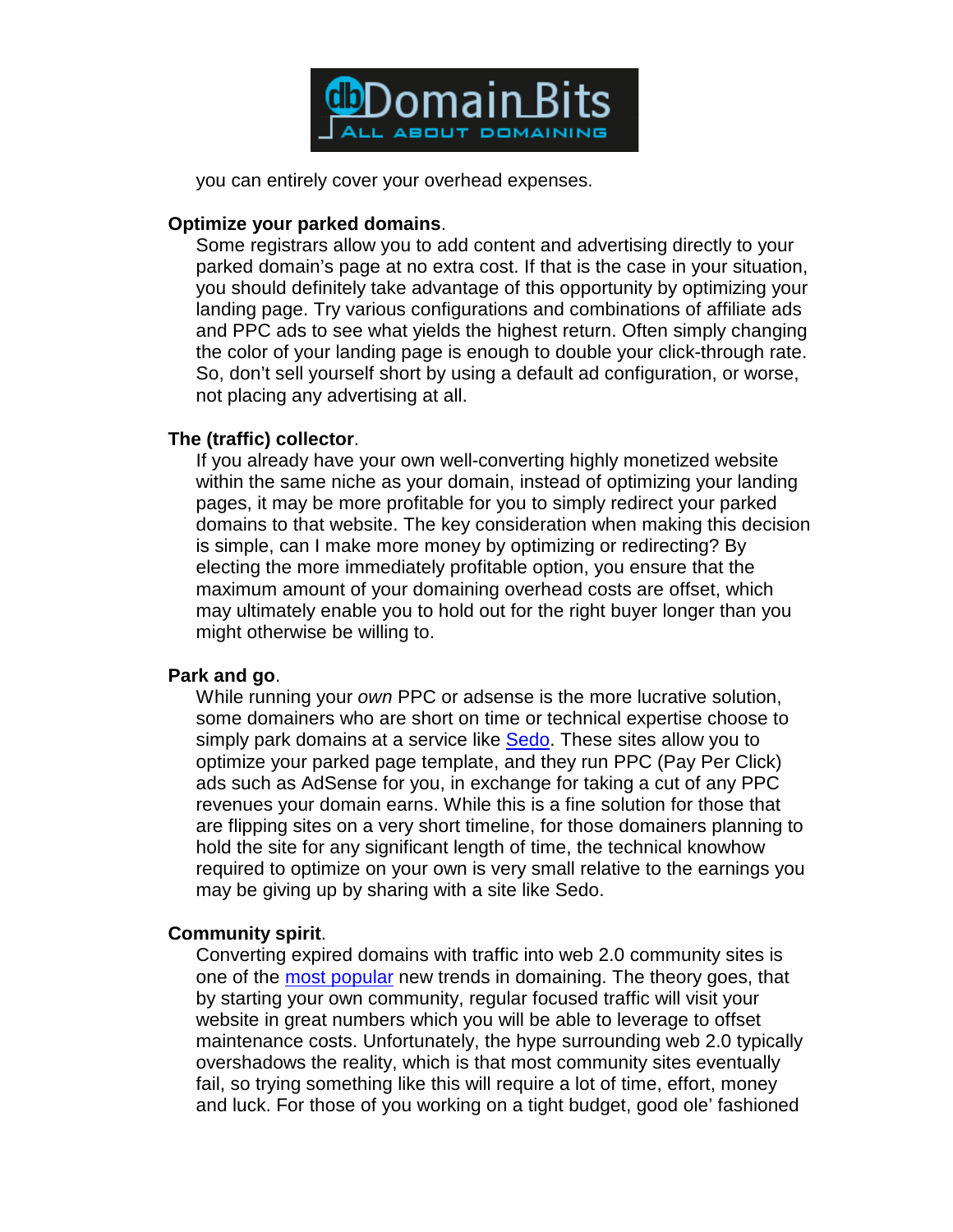

domain parking may still be the best solution.

### **Creating your own lead generation**.

Buying up older expired domains with a niche focus can serve as an internal lead generation system. For domains with a narrow focus, redirecting them to specific landing pages on your more general highconverting website can be an excellent way of leveraging your domains into a sort private Adwords / PPC campaign.

#### **Adsense Arbitrage**.

Google AdSense arbitrage is the practice of buying traffic at a relatively cheap price, and leveraging that traffic by having those users click through to ads which are relatively more lucrative than the cost of bringing in the traffic. When considering whether adsense arbitrage is the best monetization solution for your domains, it is first necessary to consider whether it is allowed by your parking host. Even if it is, however, adsense arbitrage is a very risky game which is in almost every instance better left for more experienced domainers and webmasters.

#### **Choose volume over quality early on.**.

It's the volume domain purchasers who consistently earn the highest profits from domaining. New domainers are often intrigued by the possibility of owning THE keyword in a niche (keyword.com). But more often that not, it is better to diversify your holdings, start small, then later bootstrap your early profits into domains a bit higher up the food chain. Think of it like this: it's easier to sell 100 domains at \$10 profit than one domain at \$1000 profit.

# **Tools for the Trade**

In the business of domaining, automation and resource tools are your friend. Because the key to regular success is volume, not that one big hit, utilizing quality resources and tools will go a long way to improving your bottom line by marginally increasing the profitability every transaction you make.

# **I'm pickin' up good registrations**.

Since you're dealing in volume, a cheap registrar is important, especially when you're first starting out. But some deals are too good to be true, and occasionally registrars will go out of business. For good cheap hosting, GoDaddy is a baseline option, but it's not ideal for many high volume domainers or high quality domains. For your biggest domains, the ones you hope to sell and retire from the proceeds with, you may want to try Moniker. Whatever direction you decide to take, make sure to shop